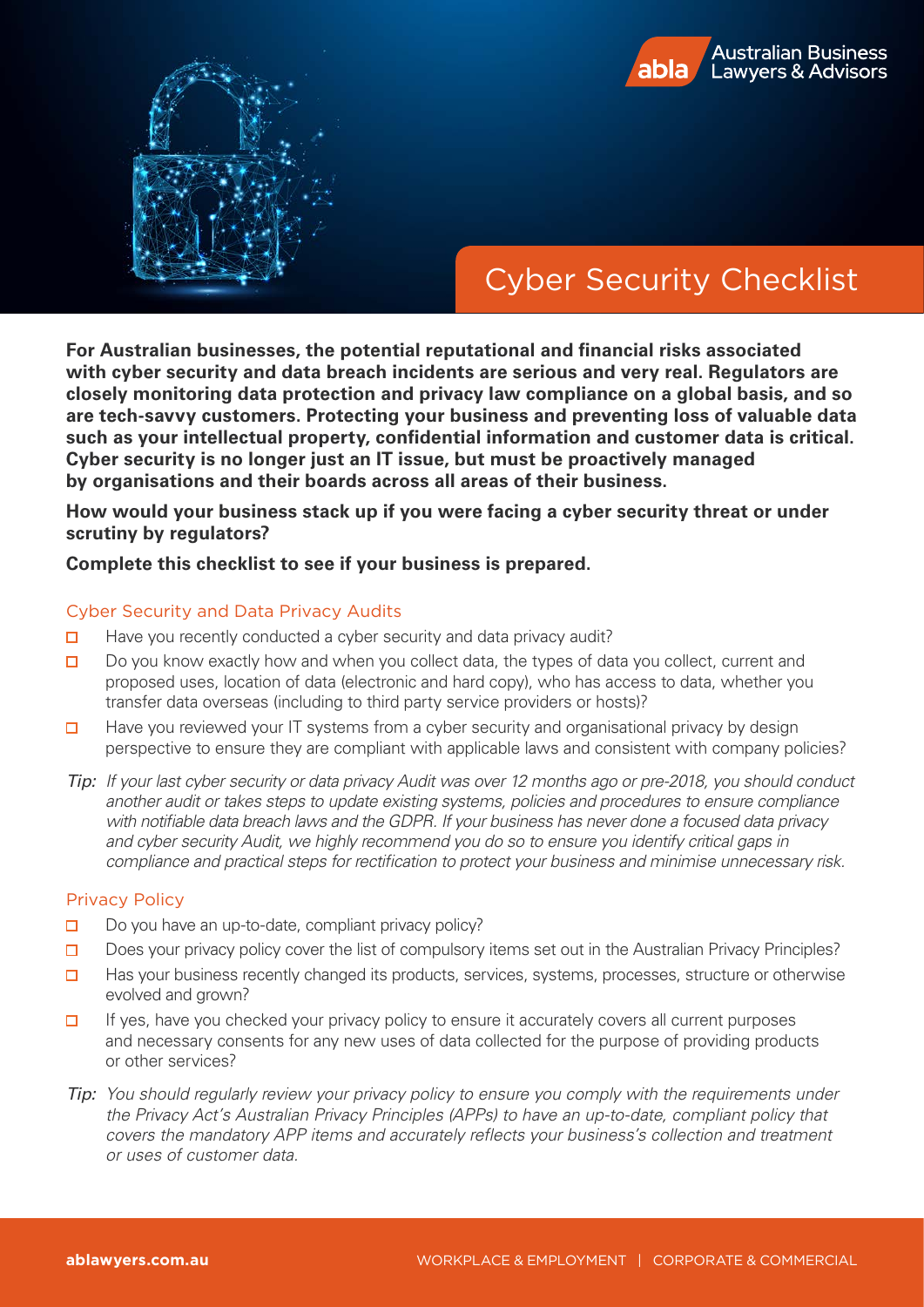#### Data Breach Response Plan

- $\Box$ Do you have a Data Breach Response Plan?
- $\Box$ Does your board and staff know what to do to meet mandatory reporting and other legal obligations in the event of a cyber security or data breach incident?
- $\Box$ Do you regularly test your Data Breach Response Plan?
- $\Box$ Have you run a hypothetical "breach" scenario to check staff knowledge and compliance?
- Do you have technical and legal experts readily available to respond and advise in the event of a breach?  $\Box$
- *Tip: It is critical to have a Data Breach Response Plan in place so you know what to do in the likely event your organisation suffers a cyber security or data breach incident, and can assess and respond quickly, including notification of regulators (if necessary).*

#### Education & Training

- $\Box$ Do you have effective cyber security and data privacy training across all levels in your organisation?
- $\Box$ Do you include cyber security and data privacy modules in your new staff inductions?
- Do all staff know who within the organisation to contact in the event of a suspected cyber security  $\Box$ or data breach incident?
- *Tip: Your staff deal with valuable and sensitive personal data every day, and with human error one of the most common causes of data breaches and cyber security incidents, comprehensive organisational training is the best way to minimise your privacy compliance and cyber security risks.*

#### Cyber Security Technology Review

- $\Box$ Has your IT team or IT service providers recently reviewed whether your IT systems and devices, including data servers, cloud storage and other hosting services have up-to-date technical and physical security against threats, including appropriate anti-virus software?
- $\Box$ Are all computers protected by a properly configured firewall?
- $\Box$ Do you have policies in place to ensure safe and proper use of internet and email?
- $\Box$ Are staff prevented from installing software without prior approval?
- $\Box$ Do wireless networks have appropriate encryption?
- $\Box$ Do you have controls in place to ensure authorised access only (e.g. individual logins and two factor authentications)?
- Do you have sufficient password obligations and strength levels?  $\Box$
- *Tip: Talk to your IT team or IT service providers and make sure someone with appropriate expertise can confidently answer these questions.*

#### Business Critical Digital Assets

- $\Box$ Do you know what data and IT systems your business needs to keep operating in the event of a malicious cyber security breach?
- $\Box$ Do you know where your business critical information and data is located (e.g. on internal computer systems, Australian based data centres, international data centres or cloud based servers)?
- $\Box$ Do you know who has access to it?
- $\Box$ Do you understand the risks associated with data held by your third party suppliers, and whether their security measures (and their contractual obligations) are adequate?
- What backup measures and disaster recovery plans do you have in place?  $\Box$
- *Tip: Many businesses are heavily reliant on data and digital assets, which means a cyber attack can be crippling. Make sure you are across where your data is located and have backup measures and have business continuity plans in place.*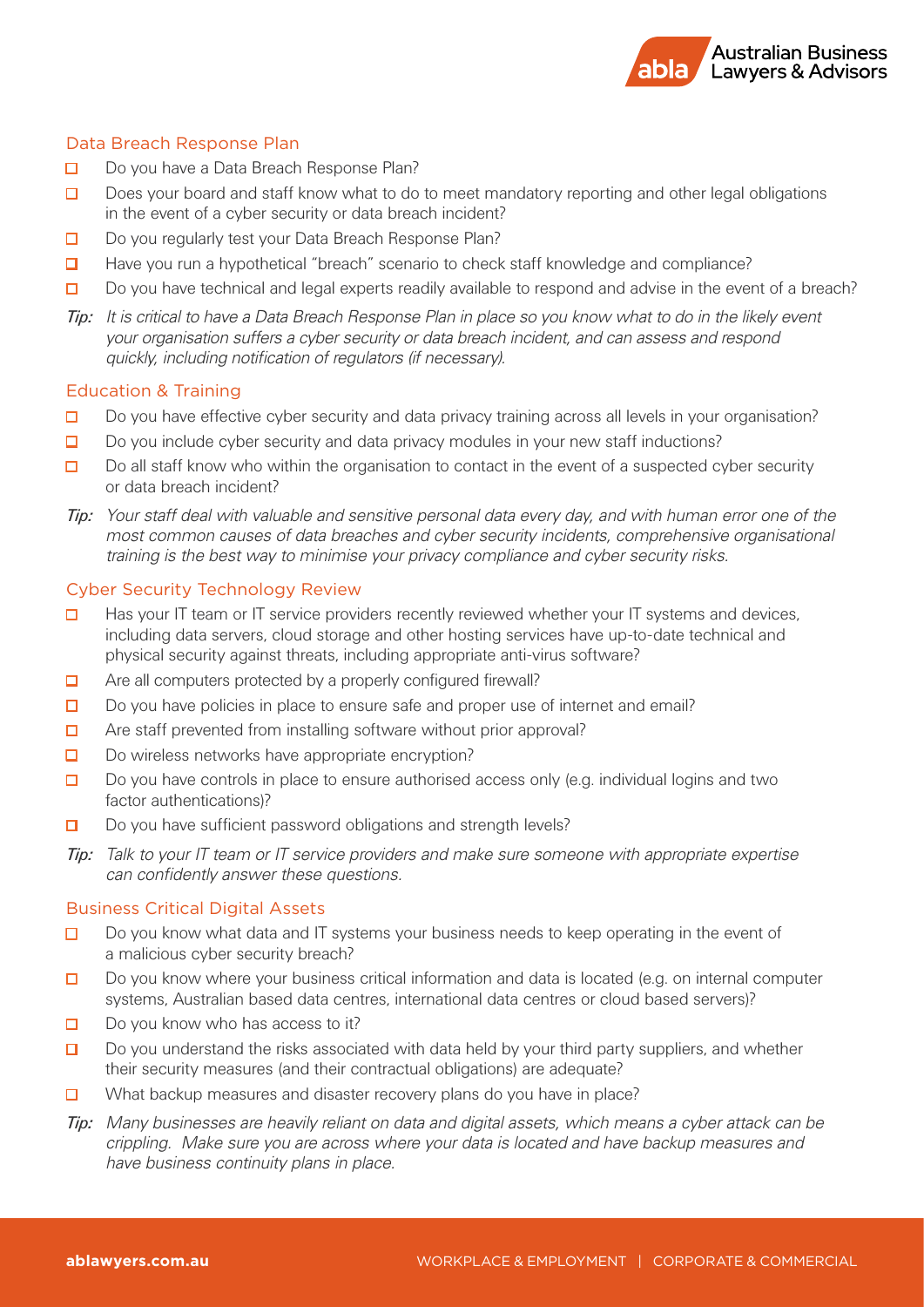#### GDPR

- $\Box$ If your business is online or international, have you considered if the GDPR applies to your business?
- $\Box$ If so, does your privacy policy comply with the stricter requirements under the GDPR?
- $\Box$ Do you have systems and processes in place to ensure your business can implement the additional GDPR obligations?
- *Tip: Given the high penalties and international reach under the GDPR, it is worth seeking advice on whether the GDPR applies to your business and how your compliance stacks up. The GDPR obligations are much stricter than Australian privacy laws and require businesses to take additional steps to protect consumer data rights and control over their data.*

# Overseas transfers and IT service agreements

- $\Box$ Have you reviewed your IT service provider contracts?
- $\Box$ Do you know if all data is stored locally or transferred overseas to cloud or third party data centres?
- $\Box$ Do your third party providers have obligations to promptly assist you with any investigation into a potential cyber security or data breach incident?
- $\Box$ Do you have appropriate indemnities and obligations to comply with Australian privacy laws and standards included in those contracts?
- $\Box$ Are your service providers required to cooperate and assist you with data breach notifications, including where the data breach is their fault?
- $\Box$ When the cause is unclear, who is obliged to prepare and submit any notification?
- $\Box$ Do your contracts align with your data breach response plan and privacy policy?
- *Tip: Under the Australian Privacy Act, organisations remain responsible for data privacy breaches by overseas contractors and service providers. Make sure your contracts with IT service providers, hosting services and data centres have appropriate privacy law compliance and data breach obligations and that you understand where your service providers transfer and store your data.*

#### Data retention, de-identification and destruction

- $\Box$ Does your organisation have a comprehensive data retention, de-identification and destruction policy (both for hard copy and electronic data)?
- $\Box$ Do you know what data retention laws apply to your business?
- $\Box$ How does your organisation and IT systems address data retention periods, de-identification or destruction of data after retention periods expire, and any overlapping data retention laws and other legal obligations to retain data for lawful purposes?
- *Tip: There may be multiple applicable regulatory regimes depending upon your business, industry, sector, professional obligations and permitted purposes under your privacy policy, including some which may overlap. Insufficient data retention, destruction or de-identification practices put your business at a higher risk in the event of a data breach, as there is often more data held than is permitted to be retained, which the regulator has frowned upon recently.*